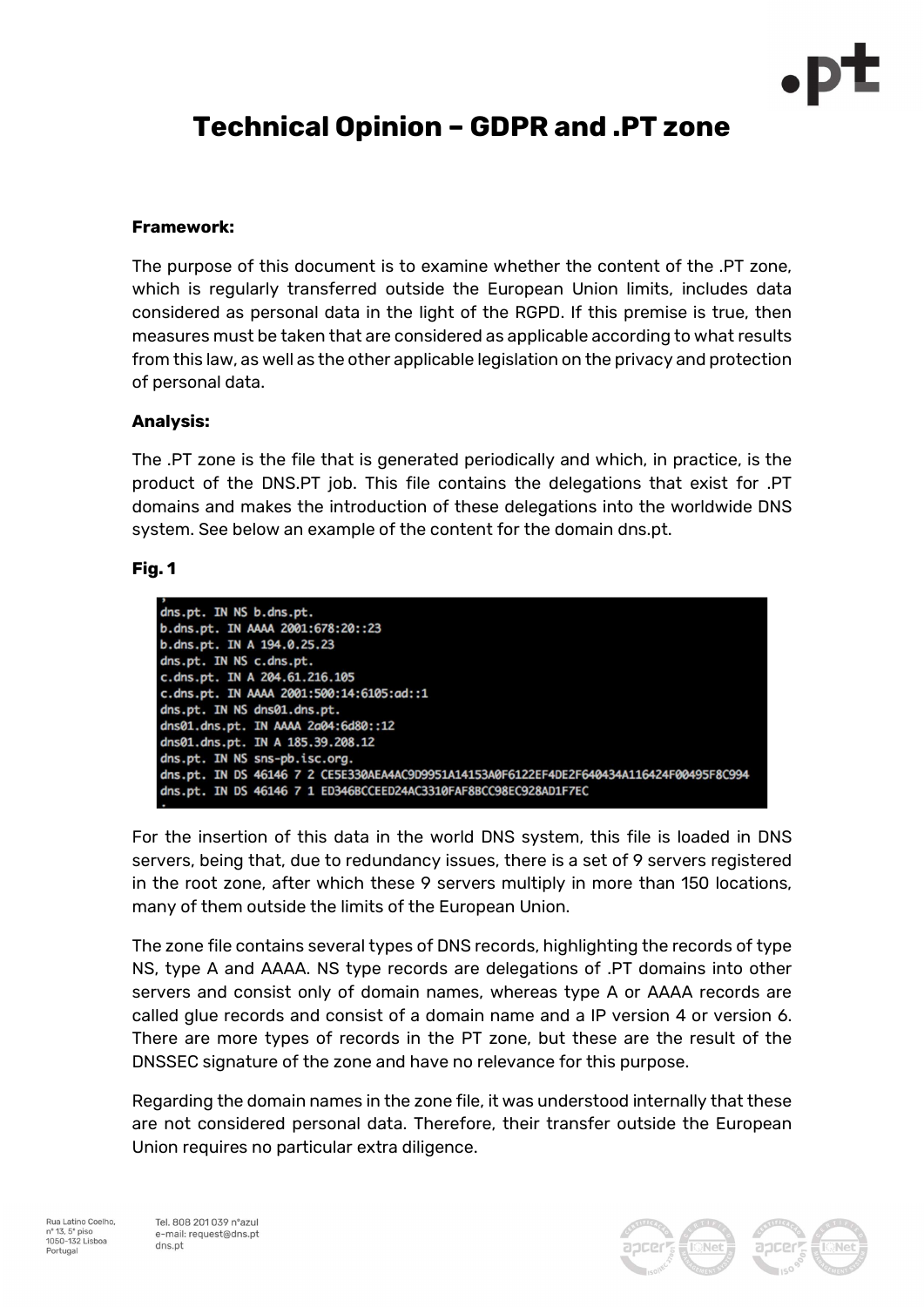

Regarding the IP addresses, the GDPR expressly provides that we will reproduce:

"Natural persons may be associated with identifiers by electronic means, provided by their devices, applications, tools and protocols, such as IP (Internet Protocol) addresses ...".

In view of this, it is necessary to clarify if the IPs existing in the .PT zone are personal data or not, that is, if they allow the identification of a natural person from them.

IP's are the addresses that the devices use to communicate on the Internet, and typical Internet communication involves two actors: a client and a server. In the scenario described above the server is always a machine and the client can be a machine, in machine-to-machine communications, or a human in other cases. It is important to define that when the interlocutor is a machine this typically belongs to an organization and not to a natural person. This means that in these scenarios the IP identifies an organization and not a natural person.

We can exemplify this communication with the example of access to the site www.dns.pt by a client. Currently the IPv4 address of this site is 85.39.208.69, and the IPv6 address is 2a04: 6d80: 0: 1 :: 5, so when a client wants to access this site from any device, there is a packet exchange between the client device and the server where the IPs of both parties are always present. In this communication exchange the involved IPs can identify the client and the server, but the IP of the server identifies a corporate person and not a natural person since a direct association between the IP of the site and a specific individual can not be made. This is because the site identifies a legal person.

Let's focus on DNS systems now. Most DNS communications are machine-machinelike, and the systems that DNS.PT operates on are name servers, so these IPs identify organizations and not a specific element of the team, that is, a specific person. Systems that communicate with DNS.PT servers are also mostly servers and therefore identify organizations rather than individuals.

The IPs that are in the content of the .PT zone remain to analyze. These IPs are designated by the domain administrators and point to the domain name servers in question and as explained above serve primarily for machine-to-machine communications. Thus, in the case of servers, these systems identify organizations, not individuals. In addition, most of these servers are associated with multiple domains or sites.

At this time, the .PT zone has less than 3000 IP addresses and most of them are associated with domains owned by legal persons.

## Conclusion:

In view of the foregoing, it is our understanding that the .PT zone does not include personal data within the meaning of the RGPD. In this context, and with respect to the transmission outside the European Union, it is understood that technical steps and conditions must be maintained, in particular at the level of compliance with